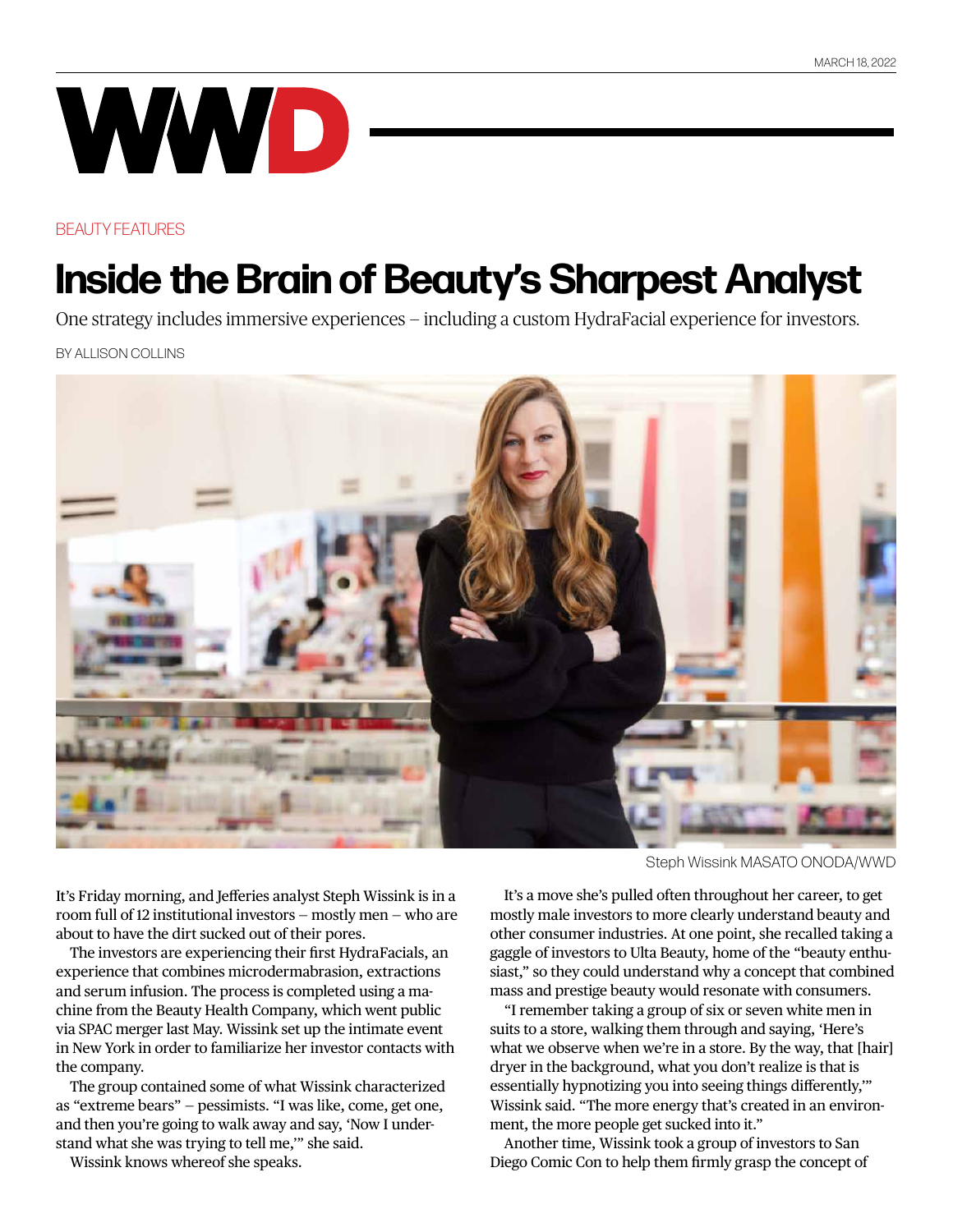## fandom, she said.

"Every once in a while, there is a gap in understanding … to solve for that gap is to provide investors with an immersive experience," Wissink said.

Wissink stands out in the analyst arena not just because she's a woman in a male-dominated field, but because of her ability to connect the dots in a way that's not common with Wall Street types. Like other analysts, Wissink advises investors to buy, sell or hold stock based on her research and a company's performance. She puts out reports on company happenings, but also research notes on topics a little less obvious — like an analysis of up-and-coming hair bond-building products and weekly wellness reports that she said have started to build more understanding and conversations around health and beauty.

Wissink grew up in Tracy, Minn., a few miles from Walnut Grove, Minn., the setting of "Little House on the Prairie," she said. Her mom was a health-conscious nurse, and her father was a banker until she was in middle school, when he switched paths and bought a chain of retail stores. She started working at those shops when she was in 8th grade.

"I've been around retail my whole life and understood the mechanics of running retail," Wissink said. "I was shopping at the drugstore and experimenting, but more because I was curious, that wasn't necessarily a big personal passion or a hobby."

She went to college at St. Olaf in Northfield, Minn., and landed an internship at the bank now known as Piper Sandler (then, U.S. Bancorp Piper Jaffray). She described her upbringing as "sheltered," and said that she had a desire to expand beyond the Midwest, and spend time internationally. Landing the job at Piper in Minnesota post internship was the first step in that direction.

"That was the moment when the dots connected for me professionally, that I could leverage my experience and my background and my upbringing with things I really love," Wissink said. She worked there for 17 years, and helped develop the firm's popular Taking Stock with Teens survey, which provides a snapshot of young people's lives and spending habits.

For that project, Wissink spent two months a year on the road visiting schools and observing teenagers. "Doing that for 15 years opened my eyes to the power of youth culture — they are change agents, have zero equity in legacy thinking, are whimsical in their preferences, yet ultimately want what we all want, to be valued and belong," Wissink said.

Working at Piper also allowed Wissink to take her first international step — to London, where she worked for several years.

Her former boss there, Jeff Klinefelter, who now runs Newbound Venture Capital, described Wissink as someone with "great intellectual curiosity" and an excellent collaborator.

Despite her prolific coverage of the sector, Wissink does not identify as a beauty enthusiast. Growing up in a small town, she was a CoverGirl consumer, and most of the time she's not in "full glam," she said.

"This felt like a glam day," Wissink said, on the morning of



Steph Wissink MASATO ONODA/WWD

her photo shoot for this story at the Ulta Beauty Herald Square location. Her hair is blown out in loose waves, and her makeup is finished with a red lip. But most of the time, Wissink is a user of "combo products" like tinted moisturizer, she noted.

She's an avid journal-er and reader — especially of books from the New York Times Bestseller Nonfiction lists, as well as Real Simple magazine. Her favorite cookbook is from Malibu Farm, her favorite restaurant, and she is "obsessed" with her new, fancy juicer, she said.

From her home base in Edina, Minn., where she lives with her husband and two children, Wissink continues her keen observations of young people's routines. She watches the spending habits of her daughter, 12, and her friends. "Her ideal Saturday would be to go thrift shopping, to go to the mall and go to Bath & Body Works and to get bubble tea," Wissink said. "We'll throw four or five girls in the car and off we go."

"They want vintage, they want bespoke, and they'll all spend \$25 and walk out with seven items," Wissink said. At Bath & Body Works, "they just smell everything," Wissink said, and sometimes discuss aromatherapy.

Bath & Body Works is one of the many companies under Wissink's purview, which also include the Estée Lauder Cos.,